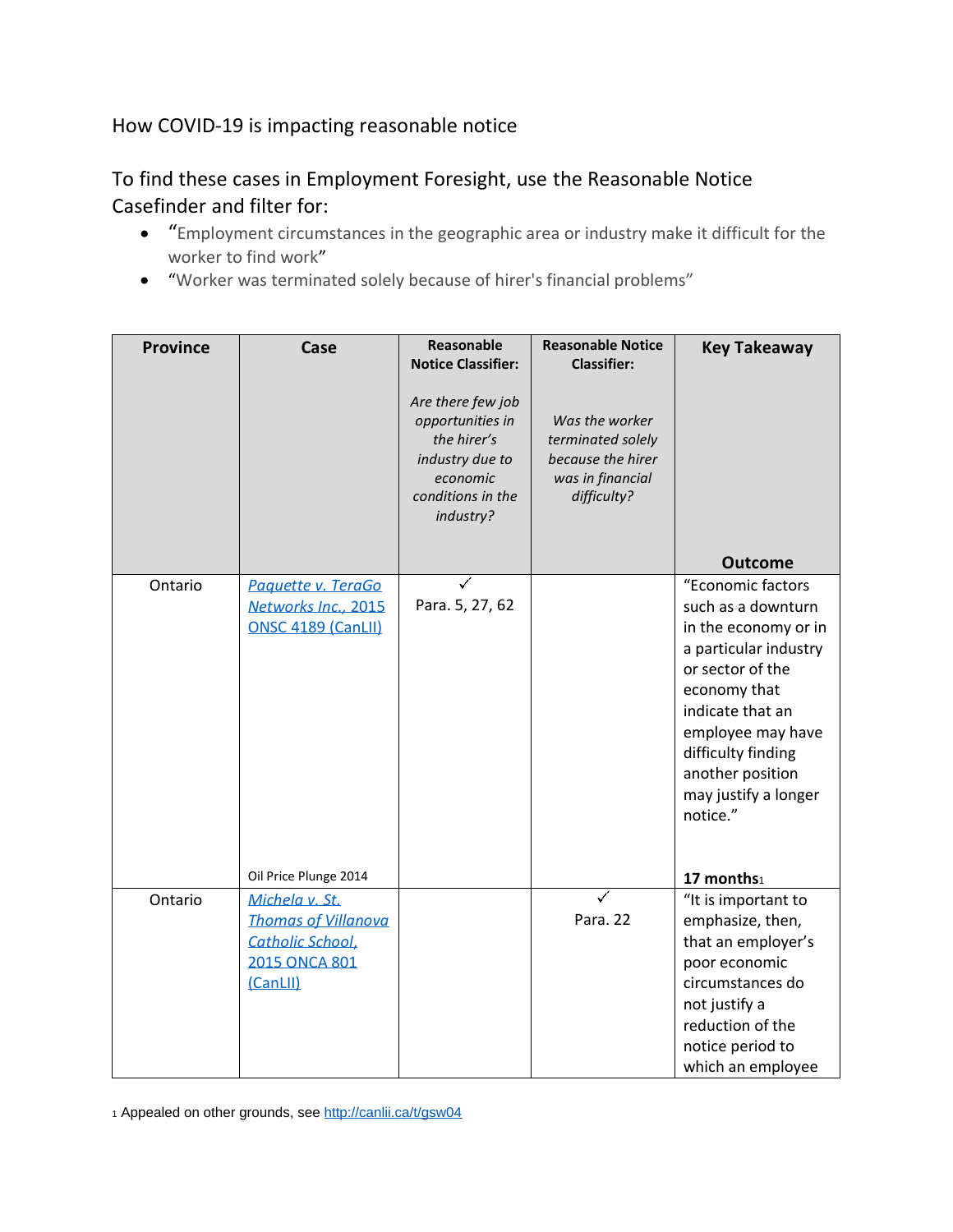|         |                                                                                                                                       |               |                                    | is otherwise<br>entitled."                                                                                                                                                                                                               |
|---------|---------------------------------------------------------------------------------------------------------------------------------------|---------------|------------------------------------|------------------------------------------------------------------------------------------------------------------------------------------------------------------------------------------------------------------------------------------|
|         | **Economic factors<br>affecting hirer not<br>necessarily connected to<br>economic climate.                                            |               |                                    | 12 months                                                                                                                                                                                                                                |
| Ontario | <b>Gristey v. Emke</b><br><b>Schaab Climatecare</b><br>Inc., 2014 ONSC<br>1798 (CanLII)<br><b>Global Financial Crisis</b><br>2008     |               | Para. 7, 49, 50,<br>56, 57, 58, 59 | "I will discount what<br>I otherwise find to<br>be a reasonable<br>notice period to<br>account for the<br>economic factors<br>that existed in<br>2011."2<br>8 months                                                                     |
| Ontario | Day v. JCB<br><b>Excavators Limited,</b><br>2011 ONSC 6848<br>(CanLII)<br>Early 2000s Recession                                       | ✓<br>Para. 19 | ✓<br>Para. 14, 45, 50,<br>84       | "The non-exhaustive<br>list of factors to be<br>considered includes<br>economic conditions<br>existing at the time<br>of termination."<br>17 months                                                                                      |
| Ontario | Wright v. The Young<br>and Rubicam Group<br>of Companies<br>(Wunderman), 2011<br>ONSC 4720 (CanLII)<br><b>Global Financial Crisis</b> | Para. 41      |                                    | "Termination took<br>place in February of<br>2010, following the<br>global economic<br>crisis of the last half<br>of 2008, and during<br>the ensuing<br>recession from<br>which full recovery<br>has yet to take<br>place."<br>12 months |
| Ontario | 2008<br>Leonard v. Kohler<br>Canada Co. (Canac<br>Kitchens), 2009<br><b>CanLII 66915 (ON</b><br>SC)                                   | ✓<br>Para. 12 | Para. 1, 6, 16                     | "With a major<br>negative<br>development in the<br>economy, many<br>people were hurt                                                                                                                                                     |

<sup>2</sup> However, see also *Michela v. St. Thomas of Villanova Catholic School*, 2015 ONCA 801 (CanLII) above.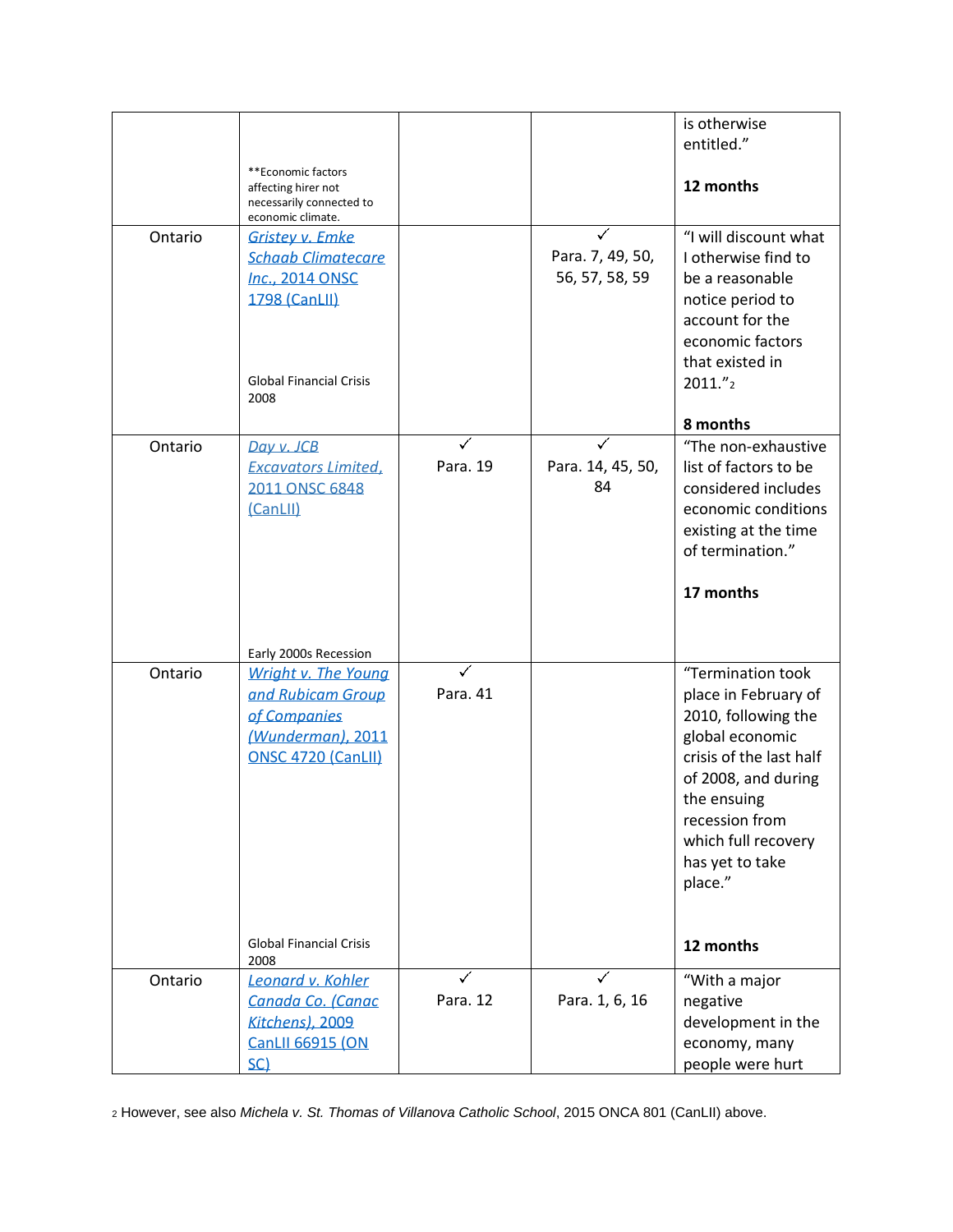|                            | <b>Global Financial Crisis</b><br>2008                                                        |             |                                   | financially.<br>Nevertheless, the<br>employee is not<br>expected to take the<br>biggest hit in the<br>pocketbook."<br>18 months                                                                                                                                                                                                                                                                                                                                            |
|----------------------------|-----------------------------------------------------------------------------------------------|-------------|-----------------------------------|----------------------------------------------------------------------------------------------------------------------------------------------------------------------------------------------------------------------------------------------------------------------------------------------------------------------------------------------------------------------------------------------------------------------------------------------------------------------------|
|                            |                                                                                               |             |                                   |                                                                                                                                                                                                                                                                                                                                                                                                                                                                            |
| <b>British</b><br>Columbia | Sifton v. Wheaton<br><b>Pontiac Buick GMC</b><br>(Nanaimo) Ltd.,<br>2010 BCCA 541<br>(CanLII) | Para. 9, 35 | Para. 4, 5, 33, 34,<br>35, 47, 50 | "The consequences<br>of changed<br>economic<br>circumstances are<br>not to be visited on<br>the dismissed<br>employee [however]<br>the economic factor<br>must not be given<br>undue emphasis."<br>14 months                                                                                                                                                                                                                                                               |
|                            | <b>Global Financial Crisis</b><br>2008                                                        |             |                                   |                                                                                                                                                                                                                                                                                                                                                                                                                                                                            |
| <b>British</b><br>Columbia | Renard v. Facet<br><b>Decision Systems</b><br>Inc., 2010 BCSC<br><b>1908 (CanLII)</b>         |             | Para. 1, 9, 11, 24                | "I find that the<br>combination of the<br>unlawful layoff and<br>months of strained<br>corporate financial<br>circumstances had<br>taken its toll. To put<br>it simply, Ms. Renard<br>had had enough and<br>wanted to move on<br>to a new job with<br>greater long-term<br>security. This is, of<br>course, a relevant<br>consideration for an<br>employee in deciding<br>whether to accept a<br>permanent position<br>and in deciding<br>whether to stay on in<br>a job." |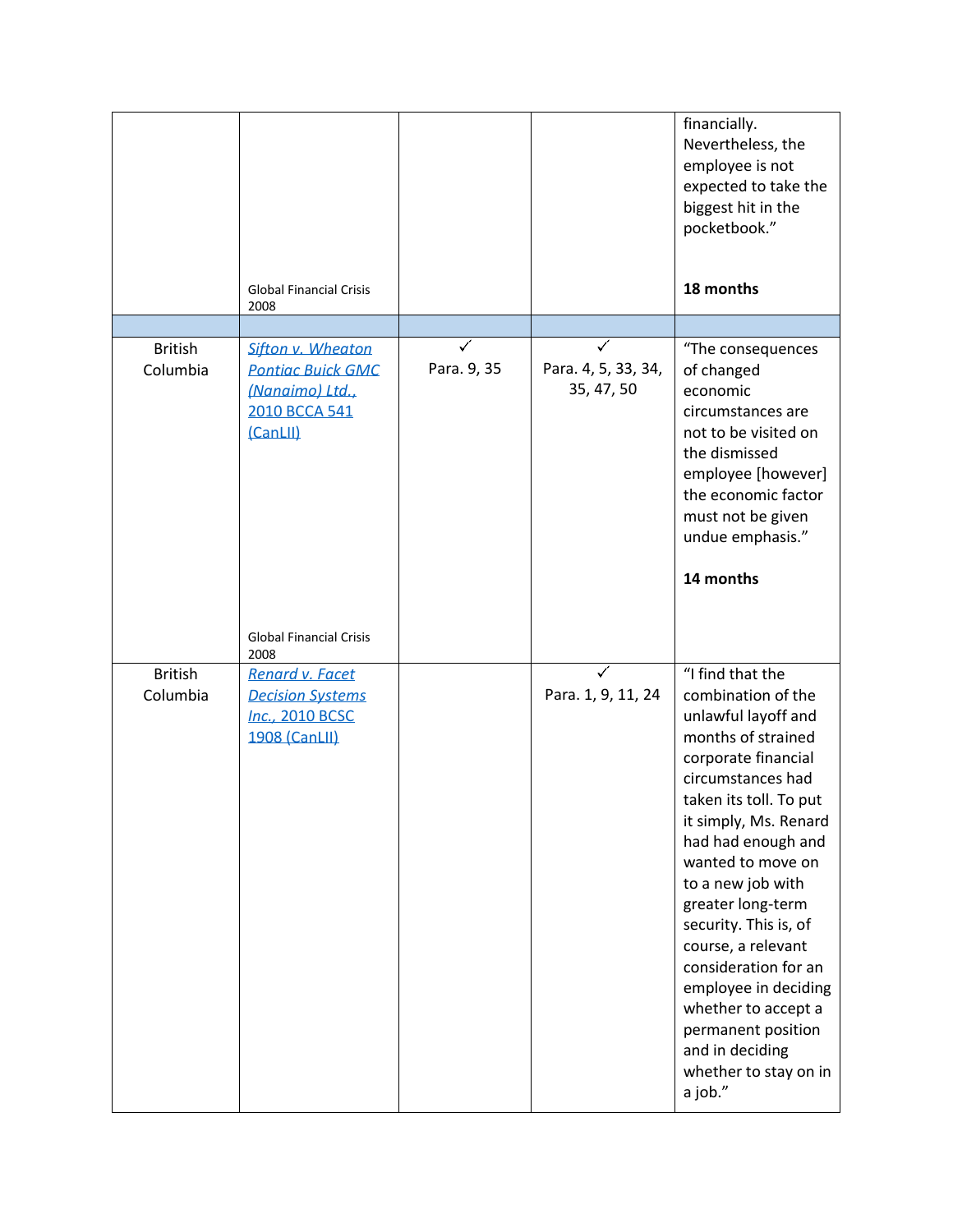| <b>British</b><br>Columbia | <b>Global Financial Crisis</b><br>2008<br>Zaitsoff v. Zellstoff<br><b>Celgar Limited</b><br>Partnership, 2009<br><b>BCSC 346 (CanLII)</b><br><b>Global Financial Crisis</b> | Para. 10, 11, 12,<br>15 |               | 12 months<br>"I decline to reduce<br>the notice period to<br>reflect the possibility<br>that the worker<br>might find work<br>[given] the current<br>economic<br>downturn."<br>20 months |
|----------------------------|-----------------------------------------------------------------------------------------------------------------------------------------------------------------------------|-------------------------|---------------|------------------------------------------------------------------------------------------------------------------------------------------------------------------------------------------|
| <b>British</b><br>Columbia | 2008<br>Jamieson v. Finning<br>International Inc.,<br>2009 BCSC 861<br>(CanLII)<br><b>Global Financial Crisis</b><br>2008                                                   | Para. 9, 20             | Para. 3, 17   | "Economic<br>circumstances are<br>applied to the facts<br>in the case at bar."<br>19 months                                                                                              |
|                            |                                                                                                                                                                             |                         |               |                                                                                                                                                                                          |
| Alberta                    | Carroll v. ATCO<br>Electric Ltd, 2017<br>ABQB 267 (CanLII)<br>Recession 2014-2017                                                                                           | Para. 93                |               | "The state of the<br>economy always<br>plays a role in re-<br>employment<br>prospects."<br>24 months                                                                                     |
| Alberta                    | Hansen v. Altus<br><b>Energy Services</b><br>Partnership, 2010<br>ABQB 820 (CanLII)<br><b>Global Financial Crisis</b><br>2008                                               | Para. 48, 49            | ✓<br>Para. 48 | "The economy will<br>influence the<br>number of positions<br>and job<br>opportunities that<br>become available<br>and is a component<br>to consider."<br>24 months                       |